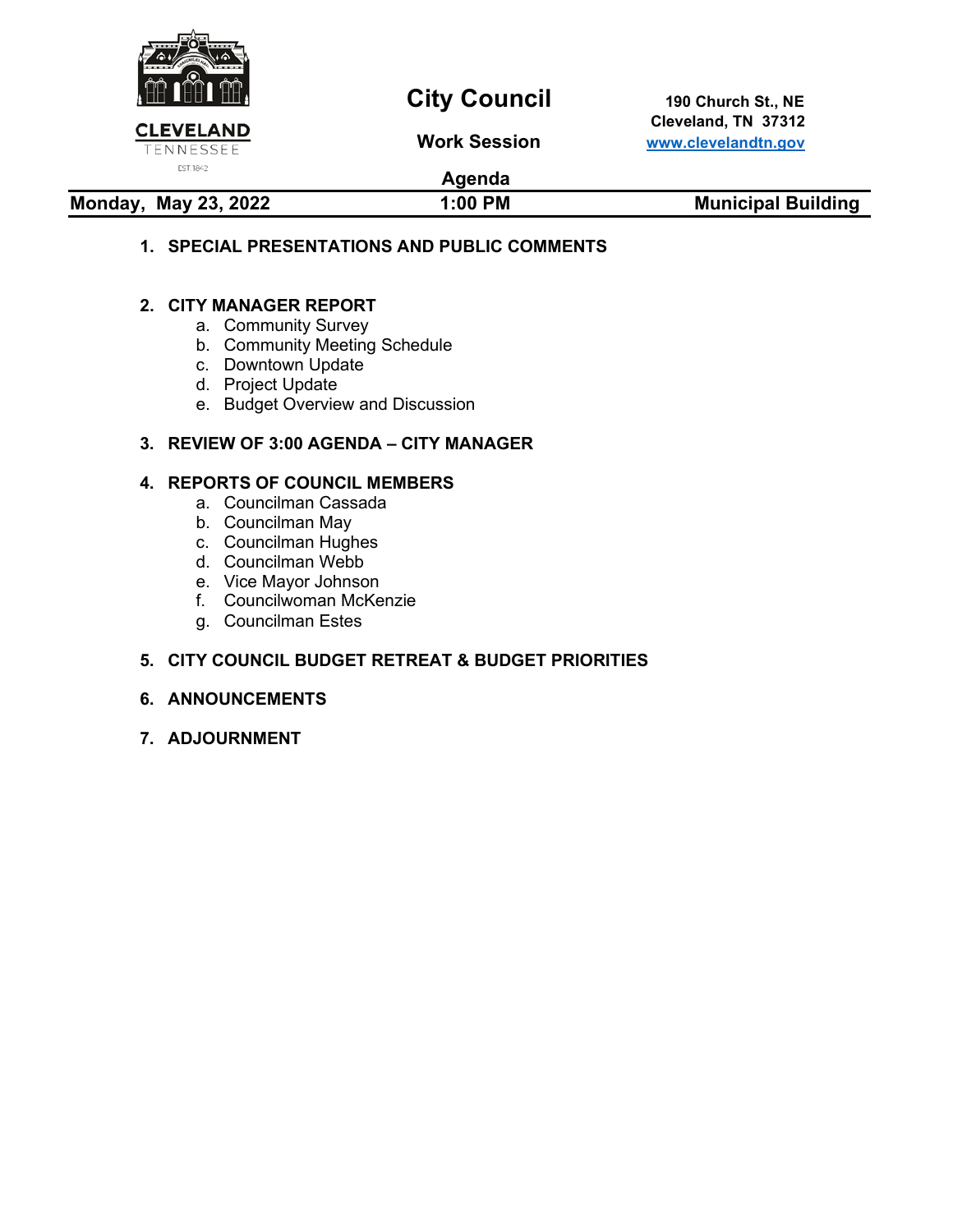

# **City Council** 190 Church St., NE

 **Cleveland, TN 37311 Regular Session [www.clevelandtn.gov](http://www.clevelandtn.gov/)**

# EST. 1842

## **Agenda**

**Monday, May 23, 2022** 3:00 PM 3:00 PM Municipal Building

- **1. CALL TO ORDER**
- **2. ROLL CALL**
- **3. PLEDGE OF ALLEGIANCE AND INVOCATION**

## **4. WAIVE READING OF MINUTES**

a. Regular Session – May 9, 2022 (p. 1)

## **5. SPECIAL PRESENTATIONS AND PUBLIC COMMENTS**

## **6. HEARING PETITIONS AND COMMUNICATIONS**

- a. **Public Hearing** To hear public comments concerning a request by the property owner to rezone 4.7 acres from IL to R2 for property located on Ralph Buckner Boulevard (Tax Map 050J Parcel 014.00) (Planning Commission: Approved 7-1; 1 absent) (p. 2-3).
- b. **Public Hearing** To hear public comments concerning a request by the property owner to rezone 4.2 acres from CG to PUD38 for property located on Ocoee Crossing (Tax Map 042H Parcels 001.14 and 001.12) (Planning Commission: Approved 8-0; 1 absent) (p. 4-5).

## **7. CONSENT AGENDA**

- a. **Resolution 2022-40** Accepting Cottage Way (beginning along the south line of Cobblestone Drive and continuing for approximately 275 feet) and Cobblestone Drive (beginning along the east line of Old Chattanooga Pike and continuing for 650 feet to a point approximately 45 feet north of the Cottage Way centerline) (p. 6-8).
- b. **Resolution 2022-41** Authorizing the Mayor to sign a letter of engagement and contract with Wedgewood Accounting, PLLC to audit the accounts of the City of Cleveland for the period July 1, 2021 through June 30, 2022 (p. 9-17).
- c. **Resolution 2022-42** Supporting submission of a 2022 Multi-modal Access Grant (MMAG) notice of intent to apply and authorizing the application and matching funds (State Route 60/Georgetown Road Corridor) (p. 18-20).
- d. **Bid Summary** Paving (p. 21).
- e. **Bid Summary** Paul Huff Parkway at Mouse Creek Road Intersection Improvement Project - mast arm pole, foundation and conduit installation (p. 22).
- f. **Bid Summary** Paul Huff Parkway at Peerless Road Intersection Improvement Project – Materials for mast arm poles (p. 23).